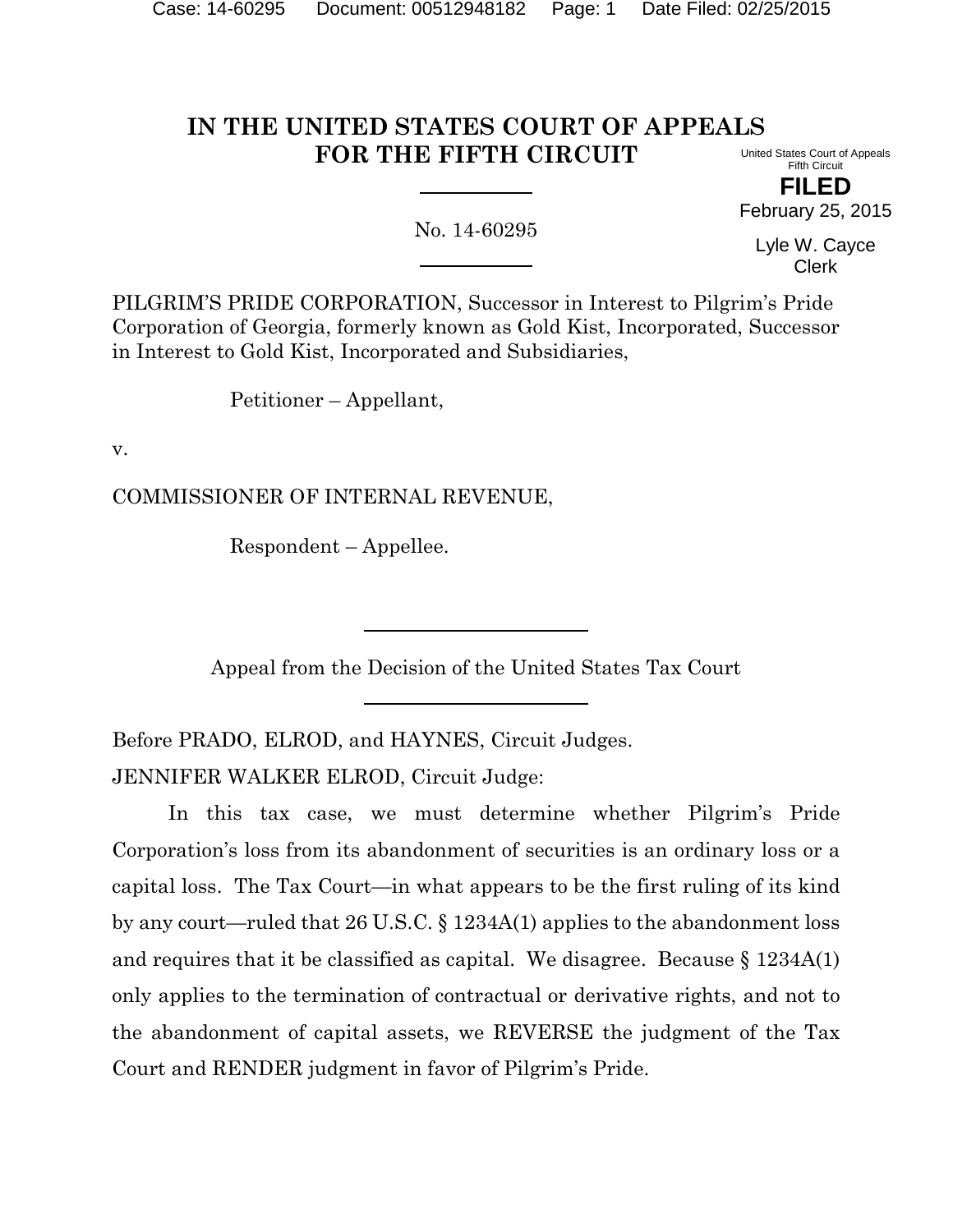# No. 14-60295

# **I.**

Pilgrim's Pride is the successor-in-interest to Pilgrim's Pride Corporation of Georgia f/k/a Gold Kist, Inc., which was the successor-in-interest to Gold Kist, Inc. (Gold Kist). In 1998, Gold Kist sold its agriservices business to Southern States Cooperative, Inc. To facilitate the purchase, Southern States obtained a bridge loan that was secured by a commitment letter between Southern States and Gold Kist. The commitment letter permitted Southern States to require Gold Kist to purchase certain securities from Southern States (Securities). Southern States exercised this option and Gold Kist purchased the Securities for \$98.6 million.[1](#page-1-0)

In early 2004, Gold Kist and Southern States negotiated a price at which Southern States would redeem the Securities. Gold Kist suggested a price of \$31.5 million, but Southern States offered only \$20 million. Gold Kist's Board of Directors, instead of accepting the \$20 million offer, decided to abandon the Securities for no consideration. The Board reasoned that a \$98.6 million ordinary tax loss would produce more than \$20 million in tax savings. Gold Kist irrevocably abandoned the Securities for no consideration, effectuating its abandonment by sending Southern States and Wachovia Bank letters stating that Gold Kist "irrevocably abandons, relinquishes, and surrenders all of its rights, title and interest" in the securities.[2](#page-1-1) On its timely filed Form 990-C for the tax year ending June 30, 2004, Gold Kist reported a \$98.6 million ordinary loss deduction.

<span id="page-1-0"></span><sup>&</sup>lt;sup>1</sup> The Securities include 40,000 shares of Step-Up Rate Series B Cumulative Redeemable Preferred Stock from Southern States and 60,000 shares of Step-Up Rate Capital Securities, Series A from a Southern States trust.

<span id="page-1-1"></span><sup>&</sup>lt;sup>2</sup> After abandoning the Securities, Gold Kist recorded a loss on its financial statements of \$38.8 million. The parties have stipulated that the securities were worth at least \$20 million.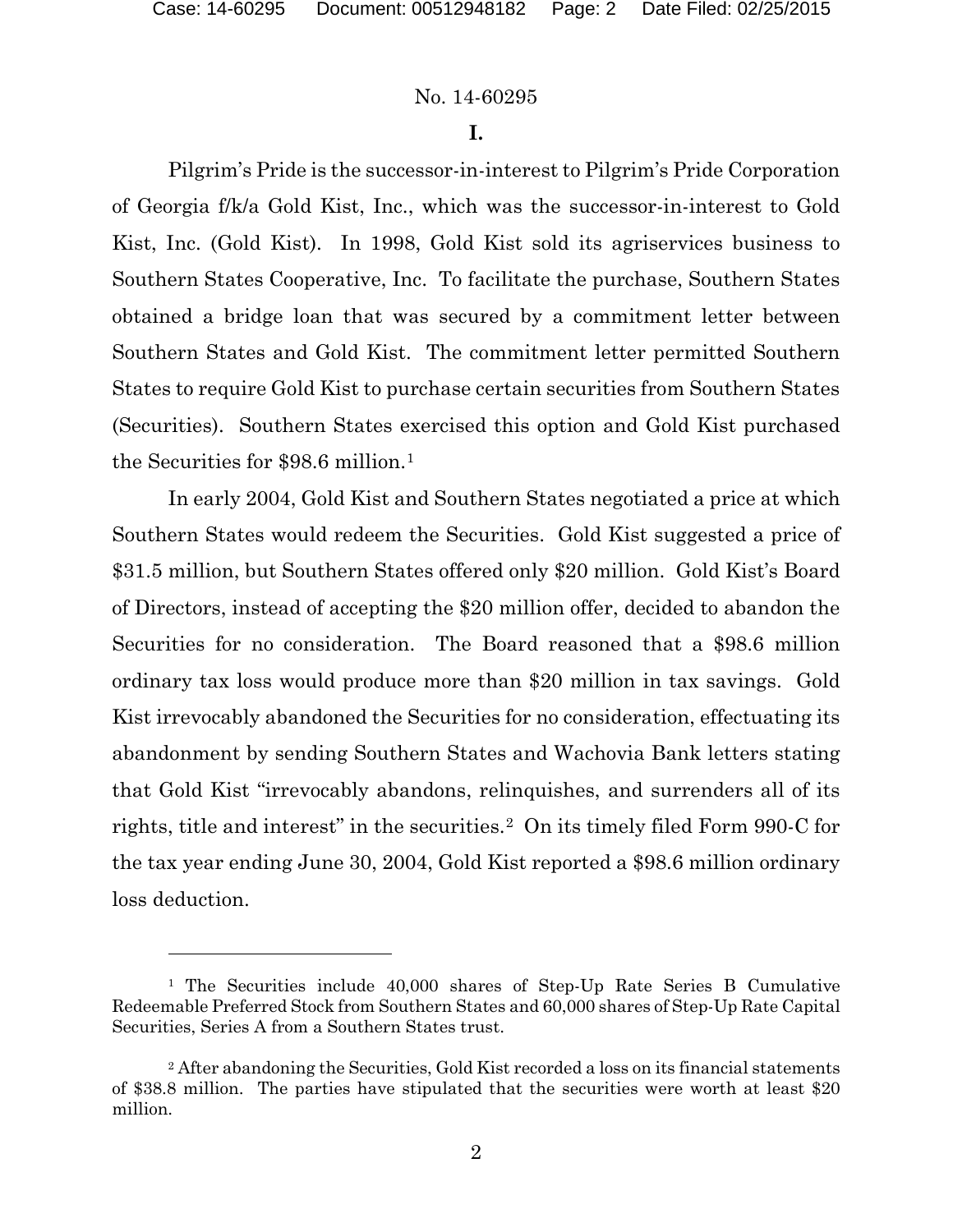# No. 14-60295

Five years later, while Pilgrim's Pride was in bankruptcy, the Commissioner issued a deficiency notice to Pilgrim's Pride with respect to Gold Kist's 2004 tax year. The deficiency notice asserted that Gold Kist's loss from the abandonment of the Securities was a capital loss, rather than an ordinary loss, creating a tax deficiency of \$29,682,682. Pilgrim's Pride timely filed a petition in the Tax Court, challenging the Commissioner's determination that Gold Kist's abandonment loss was a capital loss.<sup>[3](#page-2-0)</sup>

In their initial briefs and in court-ordered supplemental briefs, the parties focused their arguments on whether the abandonment caused the securities to become "worthless," making the loss a capital loss under 26 U.S.C § 165(g). The Tax Court then issued a *sua sponte* order requesting briefing on a new topic: whether § 1234A(1) applied to Pilgrim's Pride's abandonment of the Securities and required capital loss treatment. Predictably, Pilgrim's Pride argued that § 1234A was inapplicable; the Commissioner argued that § 1234A applied and rendered the abandonment a deemed sale or exchange of capital assets subject to capital loss treatment. The Tax Court agreed with the Commissioner, holding that § 1234A applied to the abandonment of the securities. Pilgrim's Pride timely moved for reconsideration. After briefing, the Tax Court denied the motion. This appeal followed.

#### **II.**

The facts of this case were stipulated and the case was submitted for determination without trial. Accordingly, this case presents only legal

<span id="page-2-0"></span><sup>&</sup>lt;sup>3</sup> The notice of deficiency also asserted a \$5,936,536 accuracy-related penalty under 26 U.S.C. § 6662(a). The Commissioner has since conceded the penalty, and it is not at issue in this appeal.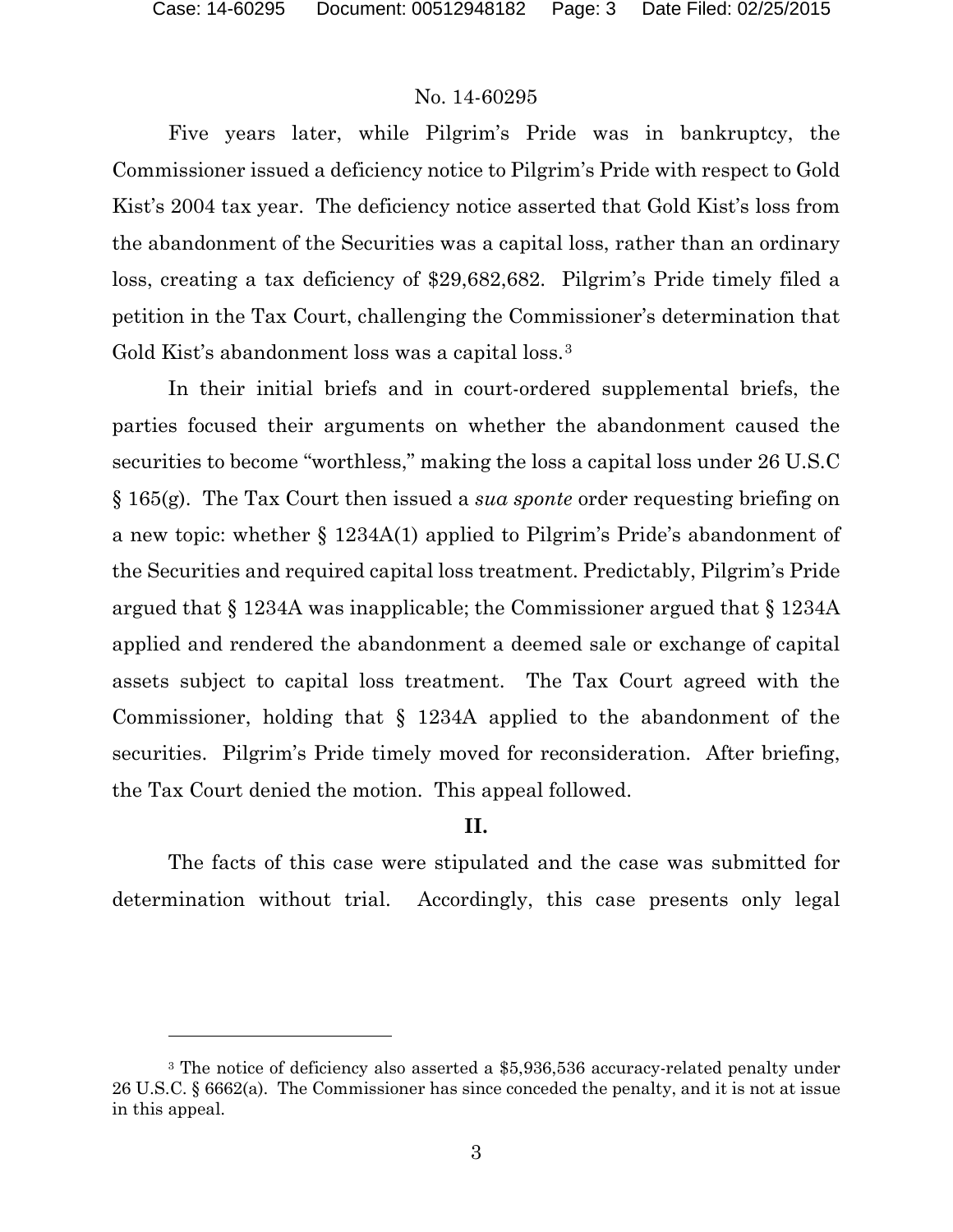#### No. 14-60295

questions that we review *de novo*. *See Cook v. Comm'r*, 349 F.3d 850, 853 (5th Cir. 2003).[4](#page-3-0)

# **III.**

# **A.**

Taxpayers may deduct from their income "any loss sustained during the taxable year and not compensated for by insurance or otherwise." 26 U.S.C. § 165(a). The two overarching categories of allowable losses are capital losses and ordinary losses. *See Azar Nut Co. v. Comm'r*, 931 F.2d 314, 316 (5th Cir. 1991). The Tax Code "gives taxpayers a break on capital gains while restricting the tax benefits available from capital losses.[[5\]](#page-3-1) Not surprisingly, then, taxpayers are wont to characterize their gains as capital and their losses as ordinary." *Campbell Taggart, Inc. v. United States*, 744 F.2d 442, 448 (5th Cir. 1984) (footnote omitted), *abrogated on other grounds by Arkansas Best Corp. v. Comm'r*, 485 U.S. 212 (1988). For obvious reasons, the IRS typically has the opposite inclination.

A capital loss is a loss from the "sale[] or exchange[]" of a capital asset. *See* 26 U.S.C. § 165(f).[6](#page-3-2) The abandonment of a capital asset for no

<span id="page-3-0"></span><sup>4</sup> Because the facts were stipulated, the parties agreed at oral argument that we could render judgment instead of remanding the case to the Tax Court. *See, e.g.*, *Estate of Elkins v. Comm'r*, 767 F.3d 443, 453 (5th Cir. 2014) ("The record on appeal is sufficient for us to render a final judgment and dispose of the sole issue in this case without prolonging it by remand at the cost of more time and money to the parties.").

<span id="page-3-1"></span><sup>5</sup> Specifically, capital losses are subject to two limitations: (1) the Tax Code permits capital losses only to the extent of capital gains and (2) the Tax Code limits corporations' ability to carry capital losses to future tax years. *See Campbell Taggart, Inc. v. United States*, 744 F.2d 442, 448 n.16 (5th Cir. 1984), *abrogated on other grounds by Arkansas Best Corp. v. Comm'r*, 485 U.S. 212 (1988).

<span id="page-3-2"></span><sup>6</sup> The Tax Code broadly defines "capital asset" as "property held by the taxpayer (whether or not connected with his trade or business)," but then excludes eight specific classes of property from capital-asset status. 26 U.S.C. § 1221; *see Arkansas Best*, 485 U.S. at 215– 16. The parties agree that the Securities were capital assets.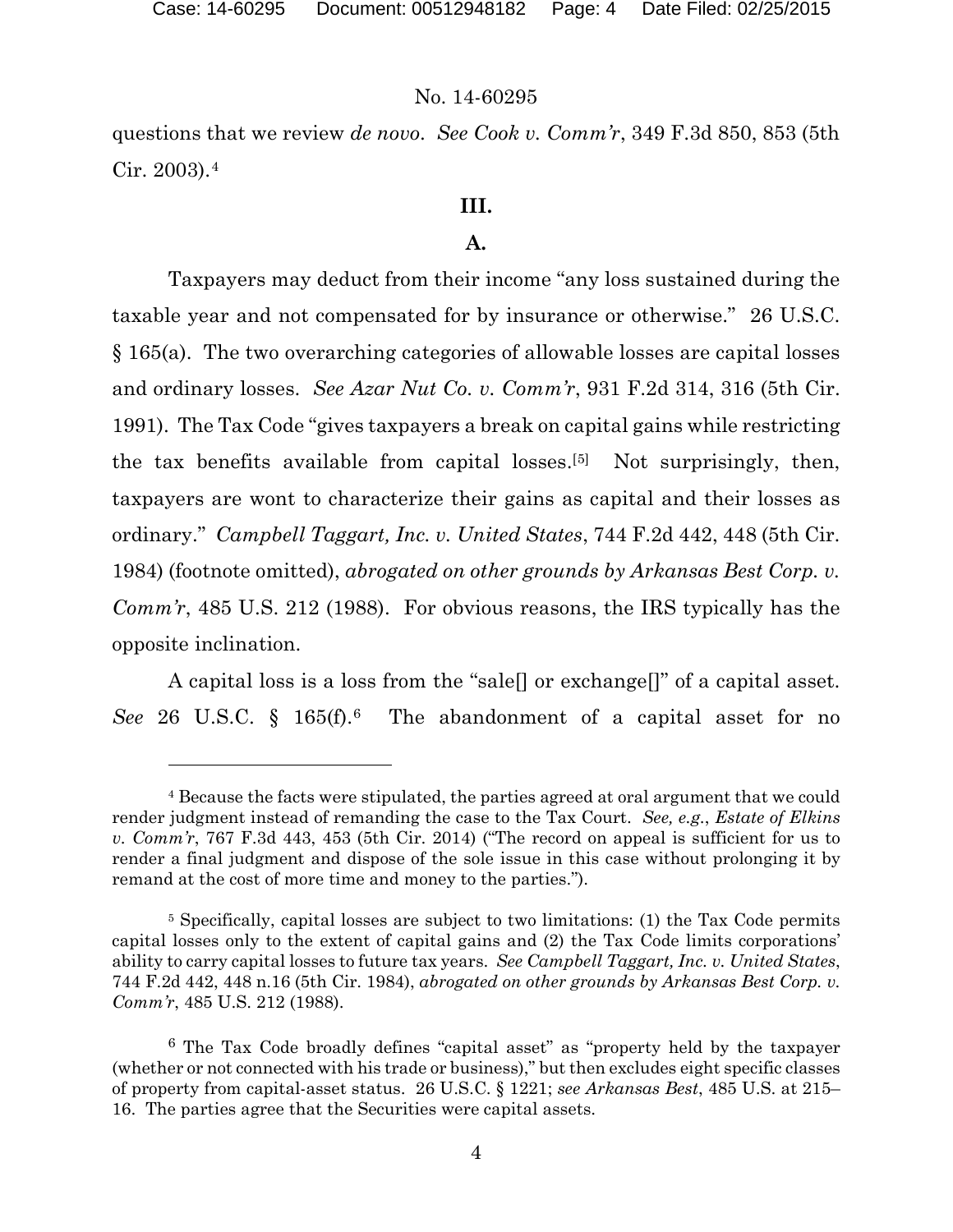consideration is not a "sale or exchange," as that term is used in § 165(f). *See Echols v. Comm'r*, 935 F.2d 703, 707 (5th Cir. 1991) (approving ordinary loss treatment for abandonment of partnership interest); *see also Citron v. Comm'r*, 97 T.C. 200, 215 (1991) ("'The touchstone for sale or exchange treatment is consideration.'" (quoting *La Rue v. Comm'r*, 90 T.C. 465, 483 (1988))). However, the Tax Code contains numerous provisions directing that certain transactions be treated as if they were sales or exchanges. One such provision is § 1234A, which requires capital loss treatment for any loss "attributable to the cancellation, lapse, expiration, or other termination of -- (1) a right or obligation . . . with respect to property which is (or on acquisition would be) a capital asset in the hands of the taxpayer." 26 U.S.C. § 1234A(1).

Section 1234A was enacted in 1981 as part of the Economic Recovery Tax Act of 1981 (ERTA), Pub L. No. 97-34, § 507(a), 95 Stat. 172, 333 (1981). Congress passed Section 1234A to address tax straddles, which are transactions in which taxpayers acquire offsetting contractual positions to obtain tax benefits without any economic risk. For example:

[A] taxpayer may simultaneously enter into a contract to buy German marks for future delivery and a contract to sell German marks for future delivery with very little risk. If the price of German marks thereafter declines, the taxpayer will assign his contract to sell marks to a bank or other institution for a gain equivalent to the excess of the contract price over the lower market price and cancel his obligation to buy marks by payment of an amount in settlement of his obligation to the other party to the contract. The taxpayer will treat the sale proceeds as capital gain and will treat the amount paid to terminate his obligation to buy as an ordinary loss.

S. Rep. No. 97-144, at 171 (1981). Section 1234A closes this loophole by mandating capital loss treatment for the loss from the taxpayer's termination of his contractual obligation to buy German marks—even though no sale or exchange of German marks occurred. *Id.*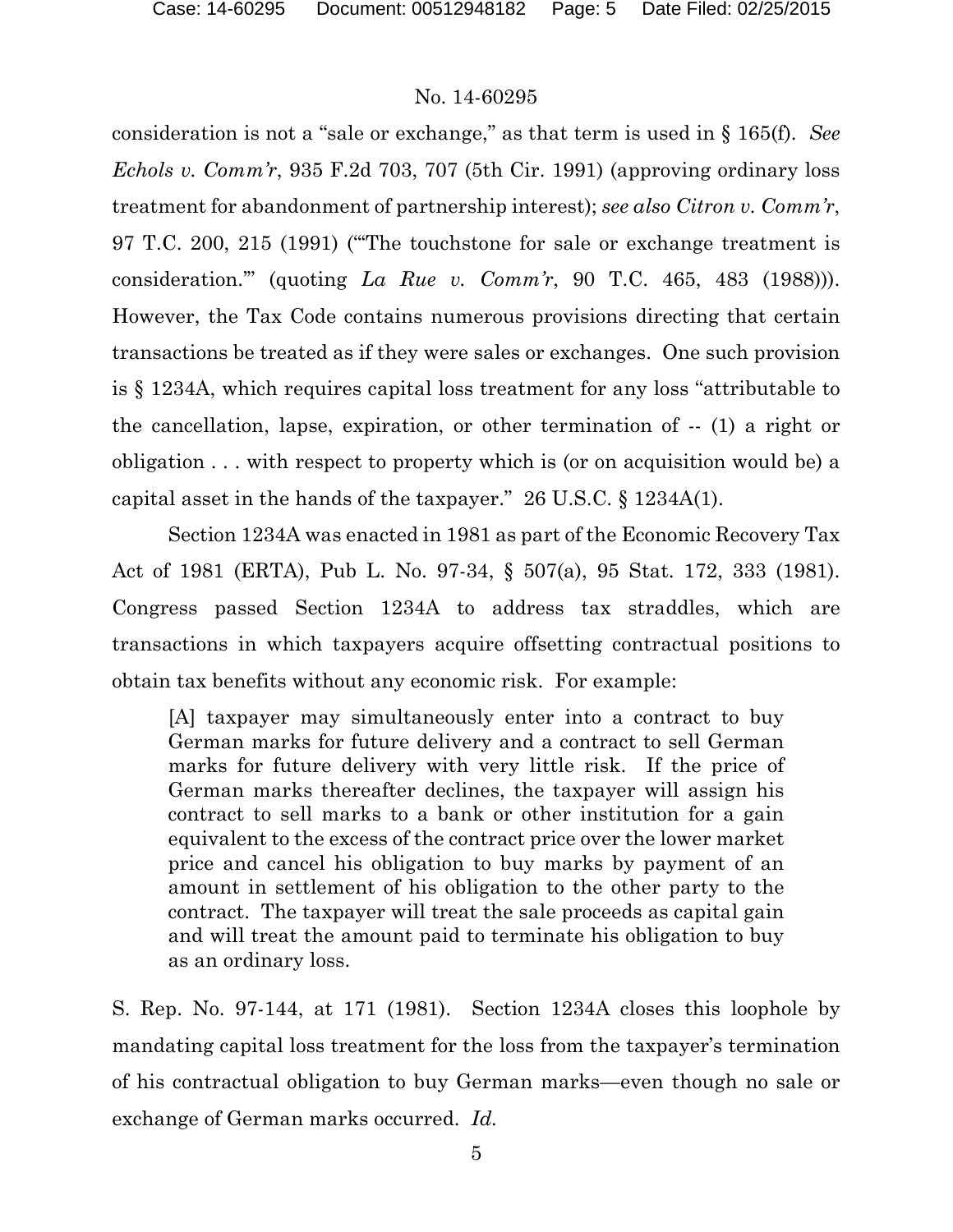26 U.S.C. § 165(g) is another provision which treats dispositions that are not technically sales or exchanges as equivalent to sales or exchanges. Section 165(g) characterizes as capital any loss that results when a security "becomes worthless during the taxable year," even if no actual sale or exchange occurred.

#### **B.**

The primary question in this case is whether  $\S$  1234A(1) applies to a taxpayer's abandonment of a capital asset. The answer is no. By its plain terms, § 1234A(1) applies to the termination of rights or obligations with respect to capital assets (e.g. derivative or contractual rights to buy or sell capital assets). It does not apply to the termination of ownership of the capital asset itself. Applied to the facts of this case, Pilgrim's Pride abandoned the Securities, not a "right or obligation . . . with respect to" the Securities. 26 U.S.C. § 1234A(1).

The Commissioner simultaneously agrees and disagrees with this reading of the statute. He agrees that § 1234A(1) applies only when a taxpayer terminates rights or obligations with respect to a capital asset, and he agrees that § 1234A does not *directly* apply to the abandonment of a capital asset itself. However, he contends that § 1234A(1) *indirectly* applies to the abandonment of a capital asset because the abandonment of a capital asset involves the termination of certain rights and obligations "inherent in" those assets. For example, ownership of stock is both ownership of the stock as a capital asset and ownership of rights in the management, profits, and assets of a corporation. On that logic, abandonment of stock terminates inherent rights "with respect to" that stock. Likewise, the Commissioner argues, the abandonment of the Securities terminated inherent rights "with respect to" the Securities. The Commissioner's position is that Congress, rather than simply stating that the abandonment of a capital asset results in capital loss, chose to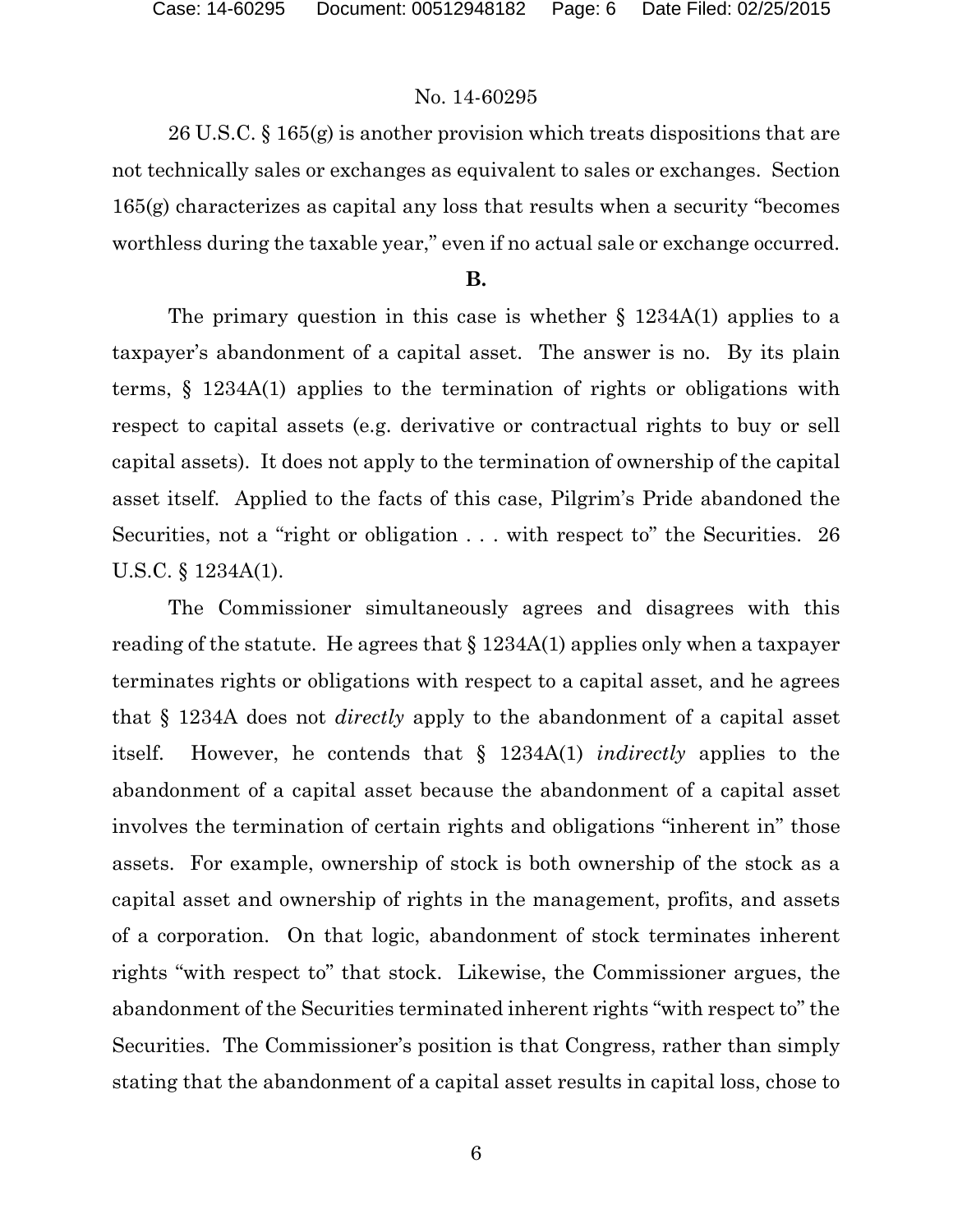legislate that result by reference to the termination of rights and obligations "inherent in" capital assets.

We disagree. Congress does not legislate in logic puzzles, and we do not "tag Congress with an extravagant preference for the opaque when the use of a clear adjective or noun would have worked nicely." *Gutierrez v. Ada*, 528 U.S. 250, 256 (2000); *cf. Dep't of Homeland Sec. v. MacLean*, 135 S. Ct 913, 921 (2015) ("Had Congress wanted to draw that distinction, there were far easier and clearer ways to do so."). Instead, we assume that "the ordinary meaning of [statutory] language accurately expresses the legislative purpose." *Gross v. FBL Fin. Servs., Inc.*, 557 U.S. 167, 175 (2009) (internal quotation marks omitted).

The Commissioner does not provide us any reason to forego that assumption in this case. He does not point to any other statute referring to socalled "inherent rights" as "right[s] or obligation[s] with respect to a capital asset." Nor does he identify any case interpreting § 1234A(1)—or any similarly worded statute—in the manner he proposes. The only authorities he cites are two instances in which the Supreme Court itself used the phrase "with respect to property" in reference to "inherent" property rights. *See United States v. Craft*, 535 U.S. 274, 282 (2002) ("[R]espondent's husband had, among other rights, the following rights with respect to the entireties property . . . ."); *United States v. Byrum*, 408 U.S. 125, 149 n.33 (1972) (noting that a person may control a corporation "by a combination of stock owned and that with respect to which the right to vote was retained"). These two examples do not persuade us. Although courts presume that Congress legislates with knowledge of the Supreme Court's interpretation of certain terms, *see Merck & Co. v. Reynolds*, 559 U.S. 633, 648 (2010), courts do not presume that Congress's usage of an idiom will track the Supreme Court's own use of that idiom. At most, the two examples are evidence that the phrase "with respect to" grammatically can be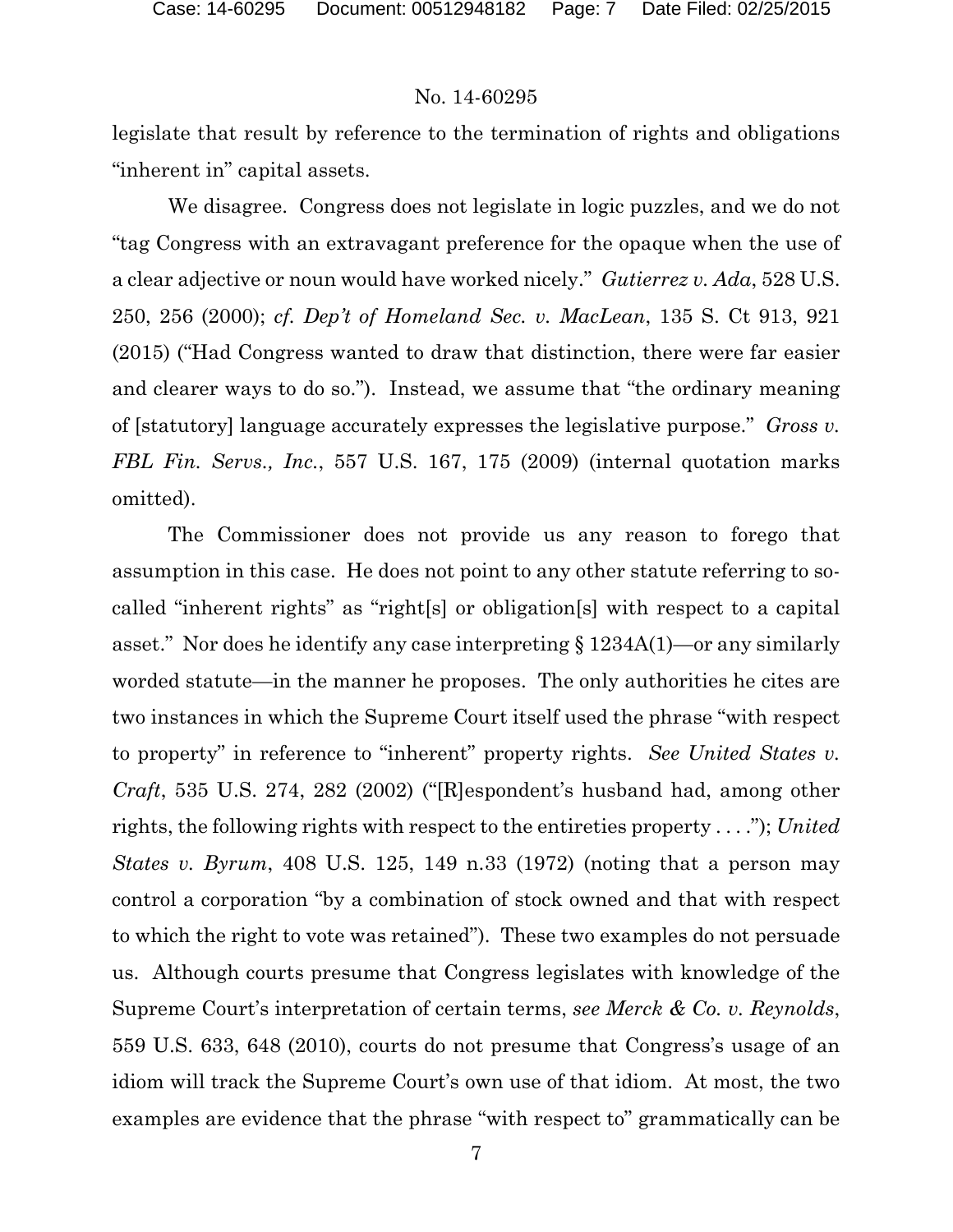#### No. 14-60295

used in the manner suggested by the Commissioner. "But that reading, even if ultimately comprehensible, is far too convoluted to believe Congress intended it." *Chickasaw Nation v. United States*, 534 U.S. 84, 90 (2001).

The Commissioner's interpretation of § 1234A(1) also would render superfluous  $\S 1234A(2)$ , violating the rule of statutory interpretation that "we are obliged to give effect, if possible, to every word Congress used." *Reiter v. Sonotone Corp.*, 442 U.S. 330, 339 (1979); *see also* Antonin Scalia & Bryan A. Garner, *Reading Law: The Interpretation of Legal Texts* 174 (2012) ("If possible, every word and every provision is to be given effect . . . . None should needlessly be given an interpretation that causes it to duplicate another provision or to have no consequence."). Section 1234A(2) mandates capital gain or loss treatment for the termination of "a section 1256 contract . . . not described in paragraph (1) which is a capital asset in the hands of the taxpayer." For present purposes, the salient fact about section 1256 contracts is that, like all contracts, they provide their owner with what the Commissioner refers to as "inherent" rights and obligations. Termination of a Section 1256 contract would terminate those inherent rights and obligations. Accordingly, the termination of any Section 1256 contract which is a capital asset would be covered by the Commissioner's version of § 1234A(1): the termination of the Section 1256 contract would terminate inherent rights and obligations "with respect to" the Section 1256 contract, which is a capital asset in the hands of the taxpayer. As a result,  $\S$  1234A(2) would not serve any function.

The Commissioner argues that § 1234A(2) is not superfluous because it ensures that "gain or loss from a deemed termination by offset<sup>[[7](#page-7-0)]</sup> will be treated

<span id="page-7-0"></span><sup>&</sup>lt;sup>7</sup> A termination by offset occurs when a party buys out its contractual right or obligation to buy or sell securities in the future.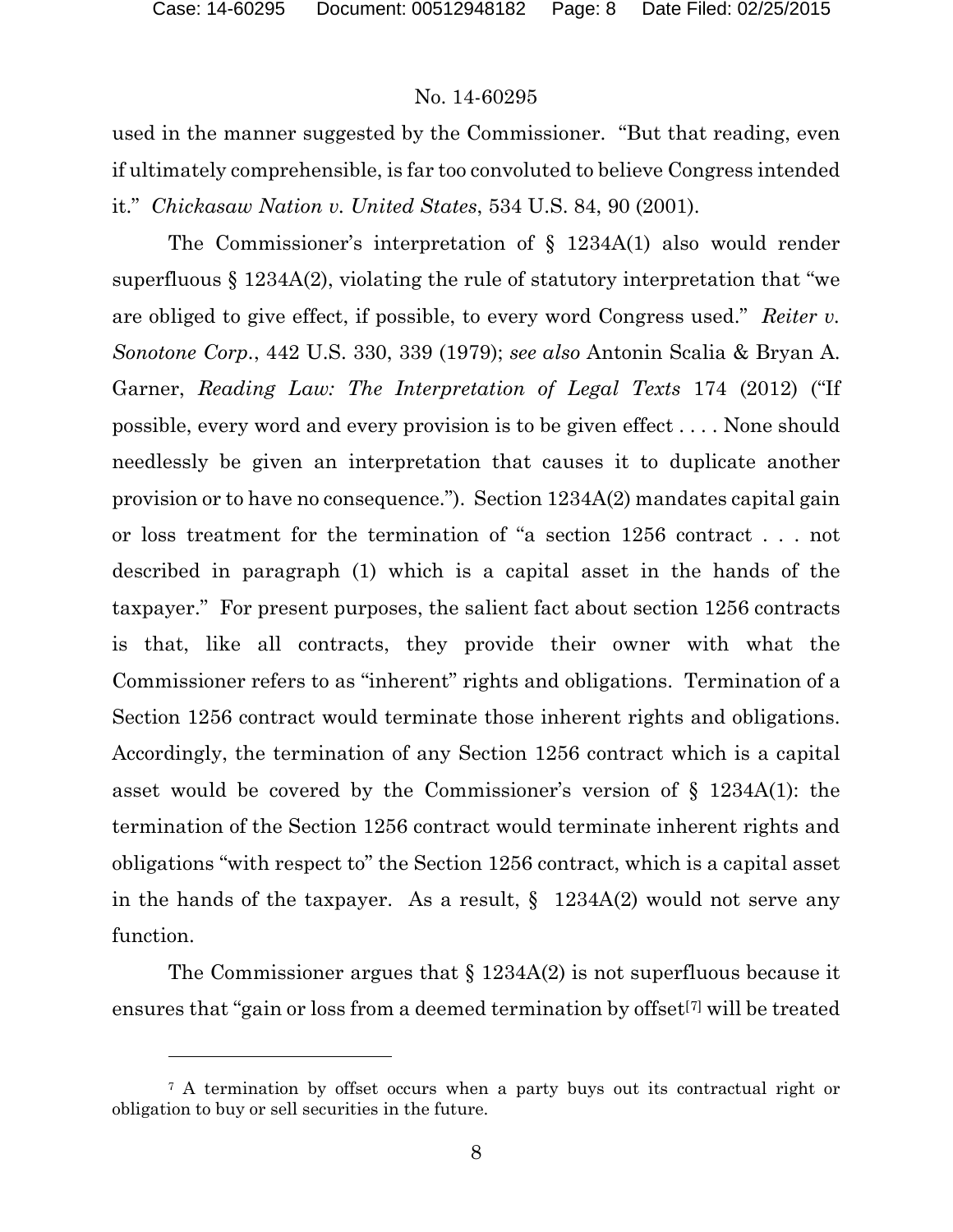#### No. 14-60295

as gain or loss from the sale of a capital asset." This argument fails for two reasons. First, terminations by offset likely are already covered by § 1234A(1), which broadly applies to gain or loss attributable to "cancellation, lapse, expiration, *or other termination*." 26 U.S.C. § 1234A (emphasis added). Second, the Commissioner's reading would require us to hold that § 1234A(2)'s only purpose is to address termination by offset, and that Congress chose a remarkably convoluted way to effectuate that purpose. As we have discussed, we cannot ascribe to Congress "an extravagant preference for the opaque." *Gutierrez*, 528 U.S. at 256; *see also Williams v. United States*, 458 U.S. 279, 287 (1982) (declining to read 18 U.S.C. § 1014 as criminalizing check kiting because, *inter alia*, "if Congress really set out to enact a national bad check law in § 1014, it did so with a peculiar choice of language and in an unusually backhanded manner").

In contrast, Pilgrim's Pride's interpretation of § 1234A(1) leaves room for § 1234A(2) to operate. Capital gain or loss results from the termination of contractual or derivative rights with respect to capital assets, as well as to the termination of section 1256 contracts, even if the section 1256 contracts do not relate to capital assets (e.g. if they are settled with cash).

For the foregoing reasons, we hold that 26 U.S.C. § 1234A(1) does not apply to Pilgrim's Pride's abandonment loss.[8](#page-8-0)

<span id="page-8-0"></span><sup>8</sup> Two administrative actions lend further support to Pilgrim's Pride's position. In Revenue Ruling 93-80, the IRS held that a taxpayer is allowed an ordinary loss on the abandonment of a partnership interest, even if the abandoned partnership interest is a capital asset. This Ruling directly contradicts the Commissioner's position in this case. Although the Commissioner asserts that Revenue Ruling 93-80 was superseded by a 1997 amendment to the statute at issue here, this begs the question presented in this case and is odd considering that the IRS never has formally revoked the Ruling and has relied on the Ruling since the statutory amendment.

The second administrative action is Treasury Regulation  $\S 1.165-5(i)$ , issued in 2007, which prospectively adopts an interpretation of 26 U.S.C.  $\S$  165(g) that an abandoned security is *per se* "worthless" and therefore any resulting loss is capital. If the Commissioner's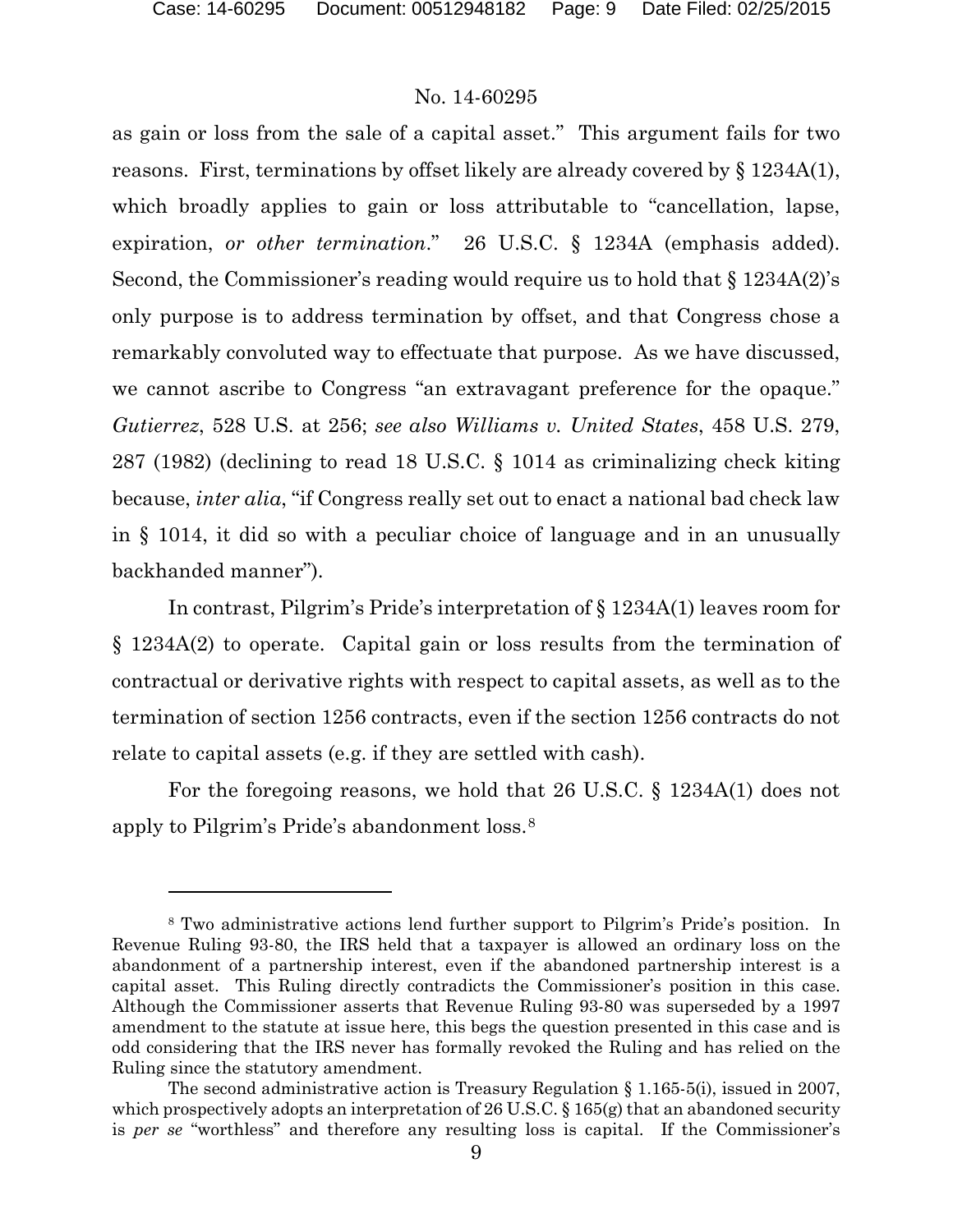l

#### No. 14-60295

#### **C.**

The Commissioner argues in the alternative that  $\S$  165(g) requires Pilgrim's Pride's abandonment loss to be treated as capital. Section 165(g) provides, in relevant part: "If any security which is a capital asset becomes worthless during the taxable year, the loss resulting therefrom shall, for purposes of this subtitle, be treated as a loss from the sale or exchange . . . of a capital asset." Although the parties stipulated that the Securities were worth at least \$20 million when Pilgrim's Pride abandoned them, the Commissioner argues that the Securities were "worthless" because they had no value to Pilgrim's Pride. In the Commissioner's view, a security becomes "worthless" when it is "useless" to its owner, regardless of its market value.

The Commissioner's position cannot be reconciled with our precedent. In *Echols v. Commissioner*, we stated that "the test for worthlessness is a mixed question of objective and subjective indicia. . . . [P]roperty cannot be treated as worthless for tax loss purposes if at the time it, objectively, has substantial value." 935 F.2d at 707; *see also Echols v. Comm'r*, 950 F.2d 209, 211 (5th Cir. 1991) (per curiam) (*Echols II*) ("Worthlessness and abandonment are separate and distinct concepts and are not, as urged by the Commissioner, simply two sides of the same coin  $\dots$ ."). Here, the parties stipulated that the Securities were worth at least \$20 million at the time of their abandonment. Thus, the Securities were not objectively worthless.

The Commissioner attempts to distinguish *Echols* and *Echols II* on the ground that neither case specifically addressed the definition of "worthless" under  $\S 165(g)$ . It is true that both cases discussed worthlessness in the context of partnership interests and not in the context of securities. But the

interpretation of § 1234A(1) were correct, however, the abandonment of any capital asset already would result in capital loss. Thus, the Treasury Regulation would be superfluous.